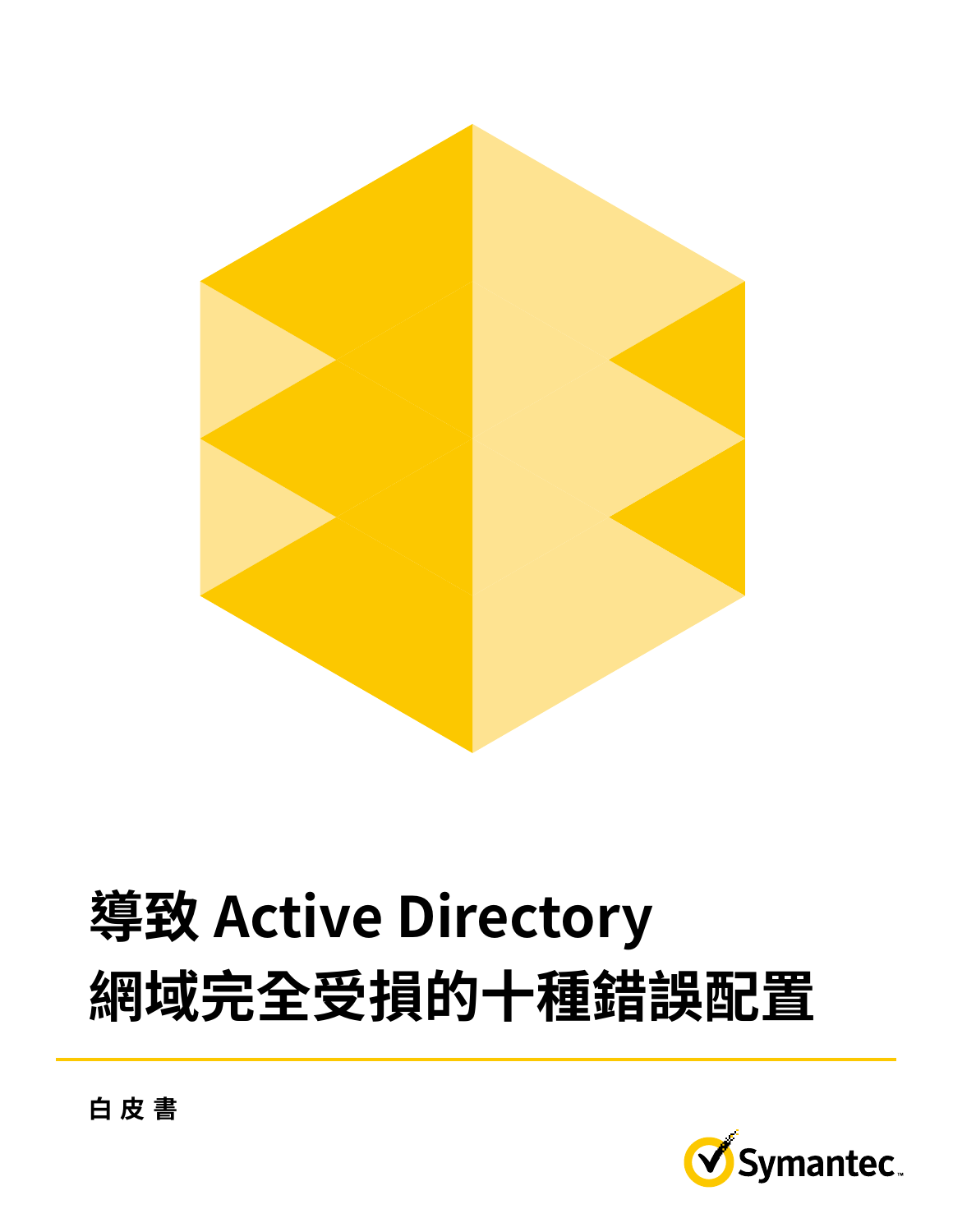#### **Introduction: Active Directory**  secure<br>지도 <del>소</del>호 **簡介:Active Directory 安全風險**

為什麼Microsoft Active Directory(AD)是企業界最具針對 性的資產?因為僅需從受感染的端點向AD進行幾次查詢, information the  $\frac{1}{2}$  in the  $\frac{1}{2}$  of  $\frac{1}{2}$  for  $\frac{1}{2}$  for  $\frac{1}{2}$  for  $\frac{1}{2}$  for  $\frac{1}{2}$  for  $\frac{1}{2}$  for  $\frac{1}{2}$  for  $\frac{1}{2}$  for  $\frac{1}{2}$  for  $\frac{1}{2}$  for  $\frac{1}{2}$  for  $\frac{1}{2}$  for  $\frac{1}{2$ <mark>攻擊者就可以獲得竊取網域</mark>官埋員憑證亚橫同轉移到局價<br> 值貧產所需的所有訊息。換句話說,<mark>攻</mark>擊者只需破壞與網 域連接的單個端點,即可控制組織的重要資產。AD資料庫 向所有與網域連接的用戶公開公司網路上的所有身<mark>份</mark>和資  $n = 1$  to any domain-connected users users users users users users users users users users users users users users users users users users users users users users users users users users users users users users users user 源。AD授罹用户(無論合法遠是惡意)使用其内直的查詢<br>-功能來定位敏感訊息。

 $\tau$  + 6 p  $\tau$  and the least protected as the least protected as  $\tau$ 界有十分乙九的公司使用AD來控制和維護内部貧源,但是 大多數公司專注於保護端點、應用程序、伺服器、移動設 備和網路,進而使AD處於危險的境地。 个辛的是,AD可能也是您公司中受保護最少的貧產。全世

 $\sqrt{2}$  $m = -\frac{1}{2}$ 您不能禁用AD查詢功能,也不能檢測進行查詢的用户。<br>

這種隱身存取網路貧源的能力解釋了為什麼許多<mark>攻</mark>擊者比 網路掃描更喜歡AD偵察。並解釋了為什麼攻擊者熱衷於利 用默認的AD查詢功能。請參閱下面<mark>[MITER](https://www.mitre.org/)</mark>記錄的攻擊:

## Active Directory 是 APT 的基本構建塊 \*

| 群組名稱              | 名<br>別                      | 憑證盜竊 | <b>Active Directory</b><br>列舉 | 時間框架       | 源<br>來 |
|-------------------|-----------------------------|------|-------------------------------|------------|--------|
| APT <sub>3</sub>  | Boyusec, UPS                | 是    | 是                             | 進行中        | 中國     |
| <b>APT 10</b>     | Stone Panda                 | 是    | 是                             | 進行中        | 中國     |
| APT <sub>28</sub> | Sofacy, Fancy Bear          | 是    | 是                             | 進行中        | 俄羅斯    |
| <b>APT 29</b>     | Cozy Duke, Cozy Bear        | 是    | 是                             | 進行中        | 俄羅斯    |
| APT <sub>32</sub> | OceanLotus                  | 是    | 是                             | 進行中        | 越南     |
| APT 33            | Charming Kitten             | 是    | 是                             | 進行中        | 伊朗     |
| APT 34            | <b>Twisted Kitten</b>       | 是    | 是                             | 進行中        | 伊朗     |
| <b>APT 35</b>     | Newscaster Team             | 是    | 是                             | 進行中        | 伊朗     |
| Turla             | Snake, Uroburos             | 是    | 是                             | 最後出現在2017年 | 俄羅斯    |
| Shell_Crew        | Deep Panda                  | 是    | 是                             | 最後出現在2017年 | 中國     |
| Dark Seoul        | Lazarus Group, Hidden Cobra | 是    | 是                             | 進行中        | 北韓     |

\*<https://attack.mitre.org/groups/G0022> \*https://attack.mitre.org/groups/G0022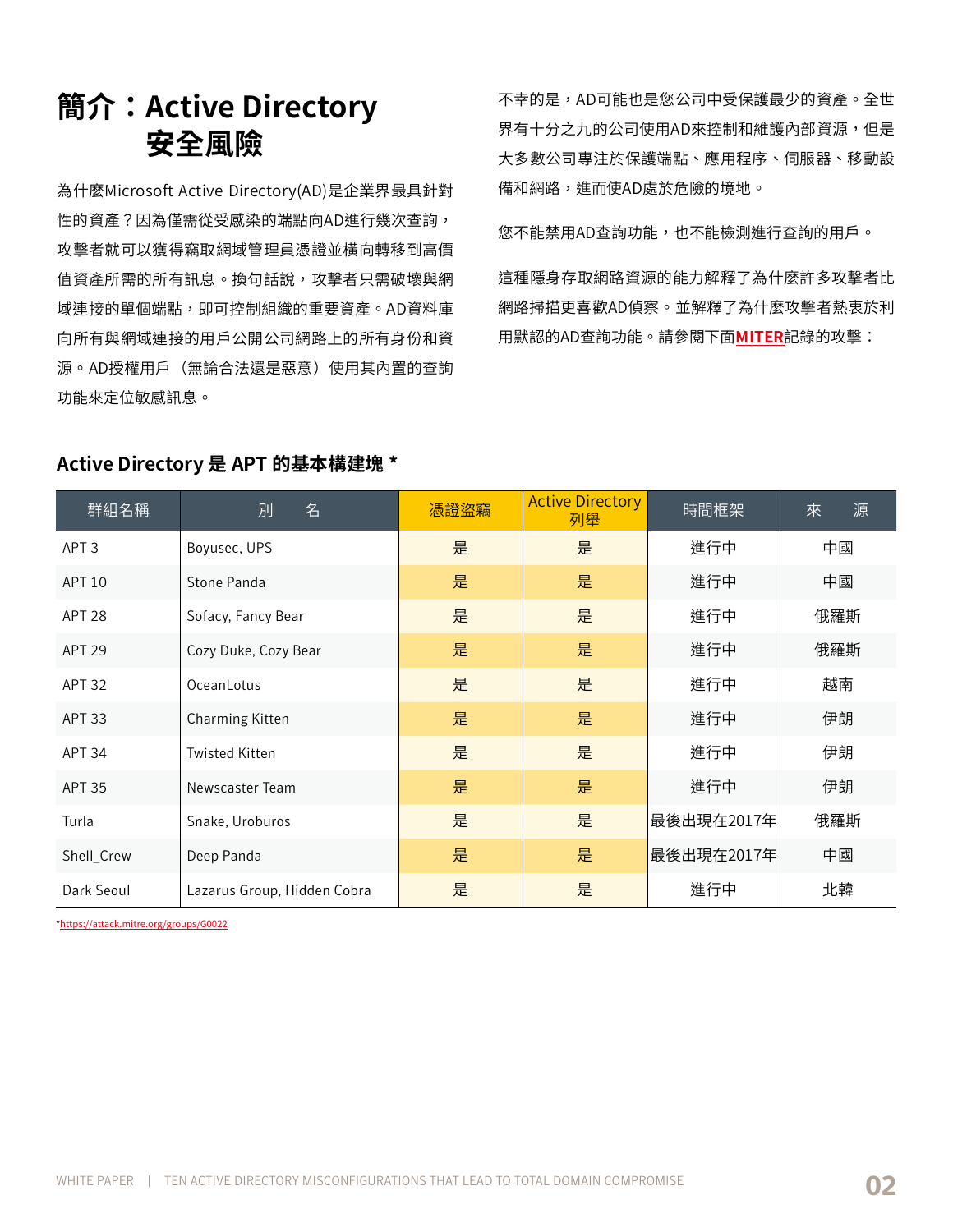#### **攻擊者從端點開始**



# **Active Director**

perform AD reconnaissance into your organizational resources. 進行AD偵查。他們從受感染的端點生成查詢並將查詢發送 到AD,進而發現定位和存取敏感資料所需的訊息。他們可  $\mathcal{A}$  is the sensitive data. They exist all  $\mathcal{A}$  and  $\mathcal{A}$  and  $\mathcal{A}$  are easily in the  $\mathcal{A}$  $\mathcal{L}_{\text{rel}}$ es (including their identities, roles, and privileges)  $\mathcal{L}_{\text{rel}}$ 貝科厘、阿版畚、 誦仔和内部女王兀什工建仃的應用柱 。然後,他們竊取網域憑證並橫向爬出。 Given a foothold on a domain-connected endpoint, attackers 如果在連接網域的端點上立足,攻擊者將對您的組織資源  **又擊者附開了大門** 貨料庫、伺服器、 儲存和内部安全元仵上連行的應用程序<br>-以輕鬆了解所有員工(包<mark>括</mark>其身份、角色和罹限)以及在

 $\overline{C}$  on  $\overline{C}$  and  $\overline{C}$  and  $\overline{C}$  and  $\overline{C}$  is the second just seven just see the second just seven just seven just seven just seven just seven just seven just seven just seven just seven just seven just s windows to the dominate the dominate the dominant of the dominant of the domain of the domain  $\sim$ 為普通用尸。<br>.  $\overline{C}$  and  $\overline{C}$  and  $\overline{C}$  and  $\overline{C}$  and  $\overline{C}$  and  $\overline{C}$  and  $\overline{C}$  and  $\overline{C}$  and  $\overline{C}$  and  $\overline{C}$  and  $\overline{C}$  and  $\overline{C}$  and  $\overline{C}$  and  $\overline{C}$  and  $\overline{C}$  and  $\overline{C}$  and  $\overline{C}$  and  $\mathcal{L}_{\mathcal{N}}$  ,  $\mathcal{L}_{\mathcal{N}}$  dominate to the dominate the domain  $\mathcal{L}_{\mathcal{N}}$ 一旦攻擊者攻破了端點,他們只需七分鐘即可完全控制網 域(全面的網路漏洞)。隱藏在授權用戶群中,它們顯示

只有一個受感染的設備會危害整個組織:您必須在受感染 jeopardizes the entire organization: You must protect AD at  $t$  other devices because  $t$  on  $t$  on  $t$  one computed devices  $\mathcal{L}(\mathbf{X})$ ppartize the entire organization: You must protect AD at the memorial 與網域連接的端點比其他設備具有更高的安全風險,因為 的端點上保護AD,以阻止攻擊者繼續前進。

 $\Box$   $\tau$   $\tau$   $\bar{t}$   $\bar{t}$   $\bar{t}$   $\bar{t}$   $\tau$   $\bar{t}$   $\tau$   $\tau$   $\bar{t}$   $\tau$   $\bar{t}$   $\bar{t}$   $\bar{t}$   $\bar{t}$   $\bar{t}$   $\bar{t}$   $\bar{t}$   $\bar{t}$   $\bar{t}$   $\bar{t}$   $\bar{t}$   $\bar{t}$   $\bar{t}$   $\bar{t}$   $\bar{t}$   $\bar{t}$   $\bar{t}$   $\$ endpoint, they need in the seven minutes  $\frac{1}{2}$  $\sim$  to the dominate a dominate a domain, established a domain, established a domain, established a domain,  $\sim$  $p$ persistence, and begin steadily or  $p$  in the properties of  $p$ 或加密敏感資料。  $\Box$  in the second point  $\Box$  in the second minutes  $\Box$  in the second minutes  $\Box$  in the second minutes  $\Box$  in the second minutes of  $\Box$  in the second minutes of  $\Box$  in the second minutes of  $\Box$  in the second minute  $t \sim t \sin \theta$  dominate a dominate a dominate a dominate a dominate a dominate a dominate a dominate a domain,  $t \sim t \sin \theta$  $p_{\text{max}}$  begin steadily steadily or  $p_{\text{max}}$ 一旦攻擊者攻破了端點,他<mark>們</mark> 只需七分鐘即可完全控制一個 網域,建立持久性並開始竊取

# **misconfigurations open misconfigurations open Active Directory 攻擊剖析 Active Directory 錯誤配置為** 攻擊者敞開了大門

 $\overline{A}$ implementation over the consequence of the properly in the property of the consequence of  $\eta$  and the consequence of  $\eta$ 的IT群組可能無法止確維護其配置設置或實現安全性增強<br>-。攻擊者處於等待狀態;當漏洞出現在網域和AD服務中時 ,它們就會突然出現。他們並且會安裝後門和持久性掛鉤 install backdoors and persistence hooks, enabling them to **COLOR AT ANGLES**  $\overline{\mathcal{A}}$  and  $\overline{\mathcal{A}}$  and  $\overline{\mathcal{A}}$  and  $\overline{\mathcal{A}}$  and  $\overline{\mathcal{A}}$  and  $\overline{\mathcal{A}}$  and  $\overline{\mathcal{A}}$  and  $\overline{\mathcal{A}}$  and  $\overline{\mathcal{A}}$  $\blacksquare$ install backdoors and persistence hooks, enablished them to the persistence hooks, enables, enables, enables,  $\sim$  cm  $\sim$  back at any time. 組纖隨者時間的推移逐步發展其Active Directory架構,您 ,使它們可以隨時回來。

賽門鐵克認為,這10個Active Directory錯誤配置會帶來最 大的風險。

### **1. Group Policy Preferences Visible Passwords 1. Group Policy Preferences Visible Passwords 1. 群組政策管理範本可見密碼**

**Attack Explanation:** Administrators use Group Policy **Attack Explanation:** Administrators use Group Policy 攻擊說明:管理員使用群組政策管理範本(GPP)來配置 本機管理員帳戶、工作排程,並在用戶登錄時使用指定的 schedule tasks, and mount network drives with specified 忽起街戦網哈嘅味<sup>。</sup>他们请UPP為八網嘅挂耐益的JIJVUL 共享資料夾。攻擊者存取SYSVOL共享資料夾內的GPP XML文件並提取儲存在GPP中的指定憑證。 credentials when a user logs on. They write GPPs to the SYSVOL 憑證掛載網路磁碟。他們將GPP寫入網域控制器的SYSVOL

**潜在威脅:**攻擊者獲得與GPP相同的帳戶權限。 GPP帳戶 通常對每個端點都具有本機管理員用戶罹限。 **Potential Threat:** Attackers gain the same account privileges

 $\mathcal{L}$  and the state of every endpoint. The every endpoint  $\mathcal{L}$ **2. 隱藏安全標識符(SID)**

**2. Hidden Security Identifier (SID) 2. Hidden Security Identifier (SID)** 從其他高權限SID帳戶(或群組)繼承權限,而不會在其 他用戶成員裡留下任何痕跡。  $\frac{1}{2}$  accounts (or groups) with accounts (or groups) without any trace  $\frac{1}{2}$ **攻擊説明:**攻擊者使用"安全標識符(SID)歴史記錄"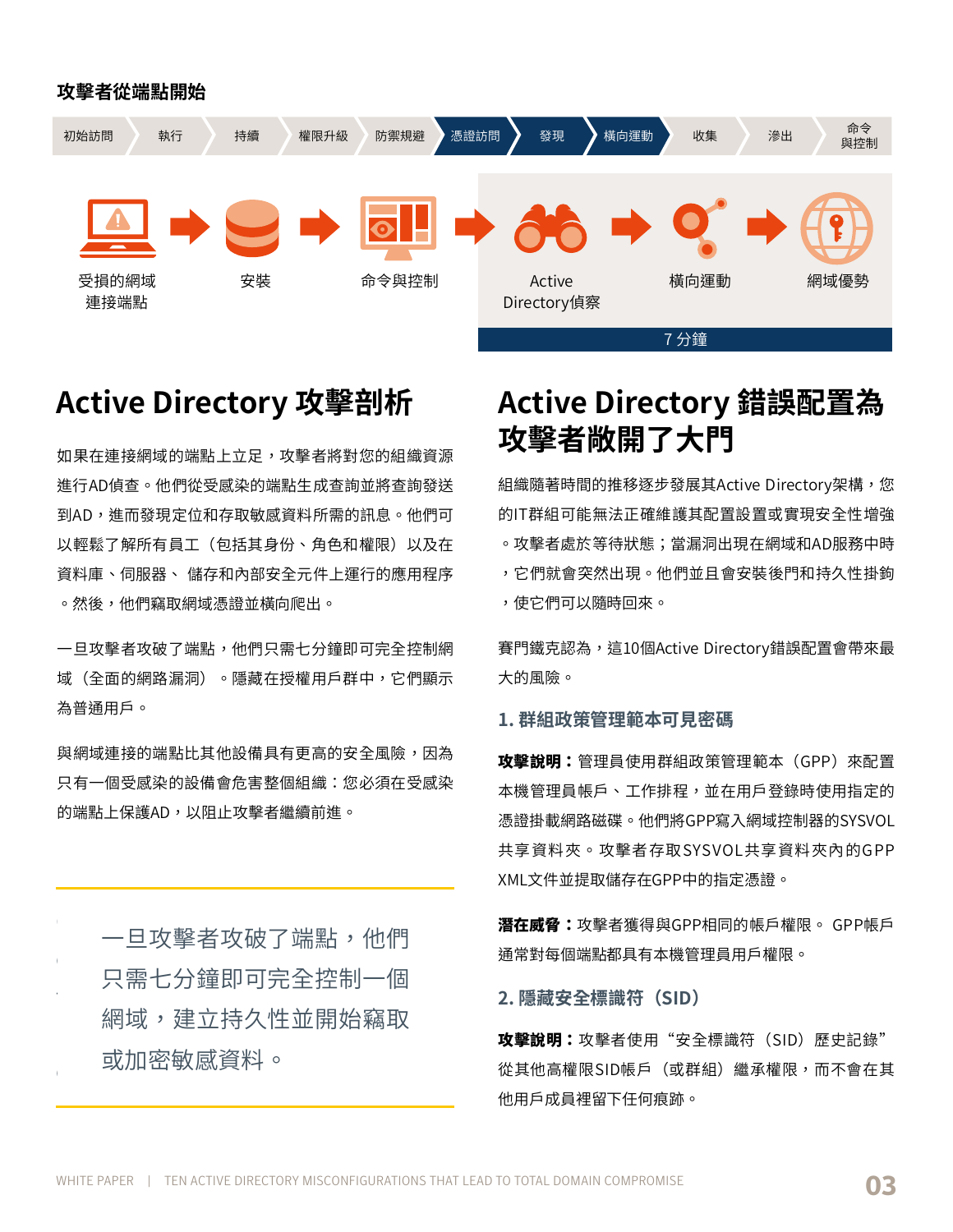**潛在威筲:**使用SID屬性表示攻擊者止試圖在低罹限帳戶 中隱藏高權限群組成員身份(例如,"網域管理員") , 以隱藏植入的網域後門。

#### **Attack Explanation:** Attackers with the long-term key for the **3. 金票**

攻擊說明:具有"krbtgt"帳戶長期密鑰的攻擊者會偽造  $T$  ticket contains a fiction  $\overline{C}$  of  $\overline{C}$  and  $\overline{C}$  and  $\overline{C}$  administration administration administration of  $\overline{C}$ 具有仕何用尸罹限的登録罹限(TGT)。該罹限包含一個<br>-**Potential Threat:** Attackers gain privileges for any service or  $\mathcal{L}_{\mathcal{D}}$  is the network and use  $\mathcal{L}_{\mathcal{D}}$ 假的用戶名稱,該用戶名稱具有網域管理員成員身份(或 攻擊者選擇的任何其他成員身份)。

**潛在威脅:**攻擊者可以獲得網路上任何服務或端點的權限 ,並且可以在仕何地万使用它。這些權限將一直保留,直 **Attack Explanation:** If a low-privileged user was added to the 到管理員重設"kkrbtgt"帳戶為止。

# 4. 複寫網域的後門

**攻擊說明:**如果將低權限用戶添加到複製網域物件,則攻 擊者將以高權限用戶身份存取所有的網域敏感資料(例如  $m = m \pm m$  objects. 功能,因此必須將復寫權限分配給AD物件。 ,網域用尸的雜湊值)。田於某些網域服務需要網域複寫

**潛在威脅:**攻擊者可以完全存取整個公司網域資料庫。

#### **Attack Explanation:** Attackers exploit AdminSDHolder ACLs— **5. 無權限管理員持有的 ACL**

攻擊說明:攻擊者利用AdminSDHolder ACL(例如,  $\mathbb{R}$ ect with  $\mathbb{R}$  become the permission  $\mathbb{R}$  and  $\mathbb{R}$  become the permissions—which  $\mathbb{R}$  becomes the permission of  $\mathbb{R}$  becomes the permission of  $\mathbb{R}$  becomes the permission of  $\mathbb{R}$  becomes gives that unprivileged user the ability to add themselves AdminSDHolder安全物件中),從而使該非權限用戶能夠 將自己或其他用戶添加到較高權限的群組(例如Domain Admins)中,而無需具有高權限。<br>———————————————————— 將具有權限的用戶添加到具有完全控制或寫入權限的

for the leaves of the Domain control  $\frac{1}{2}$  on the Domain control  $\frac{1}{2}$  on the Domain control on the Domain control on the Domain control on the Domain control on the Domain control on the Domain control on the Dom **潜在威筲:**战用和修改此功能的攻擊者無需使用網域帳尸<br> 就可以在網域控制器上保留隱藏的管理員權限。

#### **6. 高級用戶列舉**

**攻擊說明:**經過身份驗證的用戶會列舉網域中的任何物件 。列舉密碼永不過期的用戶將顯示網域中的高權限用戶。

**7. Silver Ticket** 路中的高權限。 **溍在威筲:**有了這些憑證,攻擊者就可以無限期地存取網

# **Attack Explanation:** Users request service tickets, encrypted **7. 銀票**

<mark>攻擊說明:</mark>用戶請求使用服務帳戶的長期密鑰加密服務權 限,以存取網域中的任何服務。攻擊者收集服務權限<mark>,並</mark> 嘗試對長期密鑰進行本地暴力攻擊。

**8. Anonymous LDAP Allowed** 存取。 潛在威脅:攻擊者獲得對運行服務帳戶的端點的完全權限

#### **Attack Explanation:** Unmanaged endpoints query Active Directory and, without authentication, gather information on **8. 允許匿名 LDAP**

攻擊說明:非託管端點查詢Active Directory,並且不進行 身份驗證就收集有關網域壞境的訊息。<br>-

**潜在威脅:**攻擊者透過禾經身份驗證的用戶和具有網路建 接的計算機查看整個目錄結構和權限。

#### **Attack Explanation:** Attackers enable and modify DSRM— **9. 啟用 DSRM 登入**

攻擊說明:攻擊者啟用和修改DSRM(一種在目錄服務關  $\overline{B}$   $\overline{B}$   $\overline{C}$   $\overline{D}$   $\overline{D}$   $\overline{D}$   $\overline{D}$   $\overline{D}$   $\overline{D}$   $\overline{D}$   $\overline{D}$   $\overline{D}$   $\overline{D}$   $\overline{D}$   $\overline{D}$   $\overline{D}$   $\overline{D}$   $\overline{D}$   $\overline{D}$   $\overline{D}$   $\overline{D}$   $\overline{D}$   $\overline{D}$   $\overline{D}$   $\overline{$ 閉時用於修復或恢復Active Directory的特殊啟動模式),<br>. 以透過後門在網域控制器上保留隱藏的管理員權限,而無<br>-需使用任何網域帳戶。

**潛在威脅:**攻擊者可以完全控制和存取您組織的網域控制 **10. Local Admin Traversal** 器。

#### **Attack Explanation:** Attackers steal local administrator **10. 本機管理員橫越**

credentials from a local computer in the network—many **攻擊說明:**攻擊者從網路中的本地電腦上竊取本機管埋員 憑證(許多公司使用映像軟體,因此本機管理員密碼在整 個企業中通常是相同的),然後將本機管理員長期密鑰<mark>傳</mark>  $t \in \mathbb{R}$ to authenticate itself. $t \in \mathbb{R}$ 遞給遠程端點進行身份驗證。

**溍在威宵:**攻擊者在一台電腦上獲取本機管理員憑證,然 後橫向移動並獲得對網路中每個端點的存取權限。